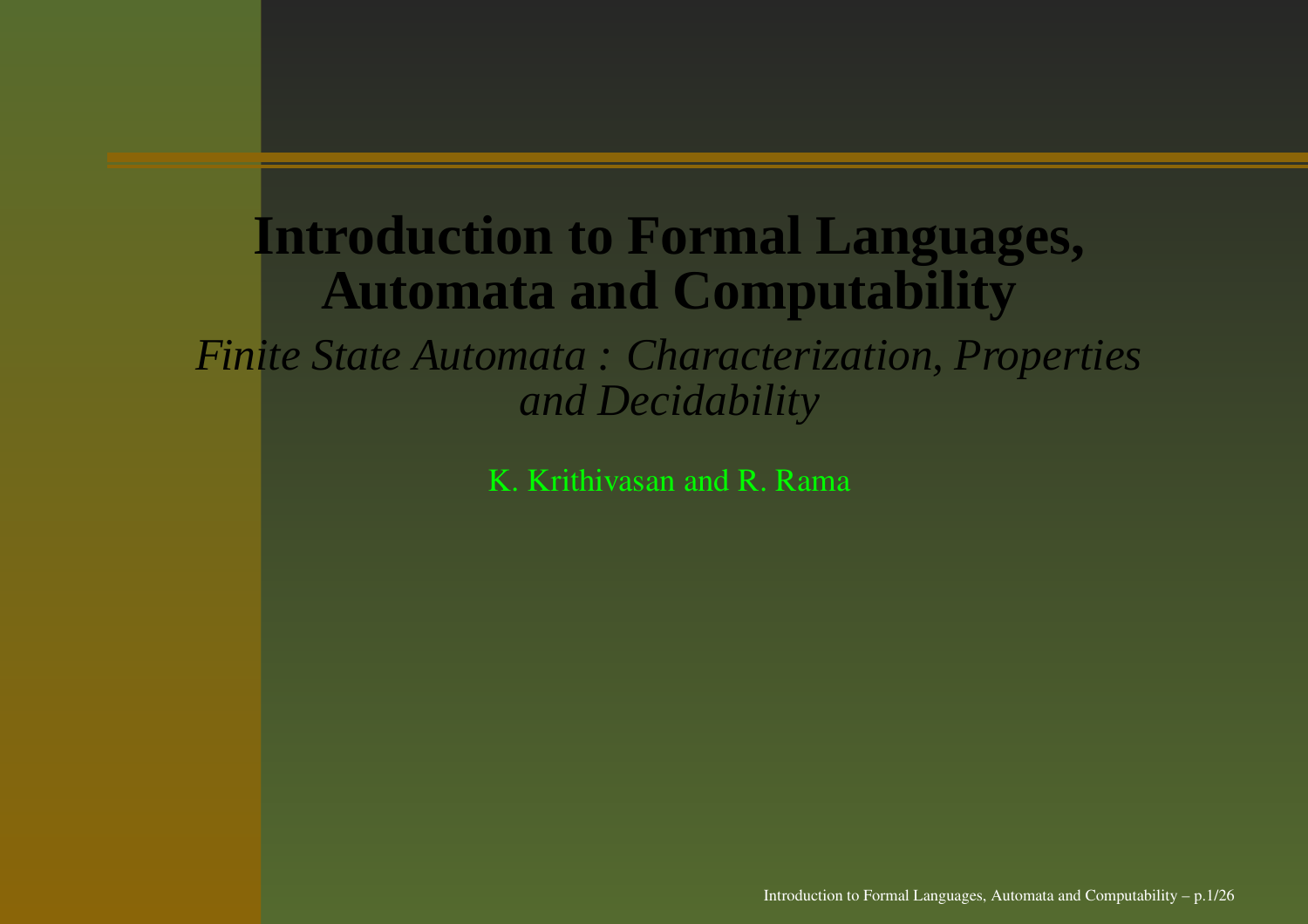#### **Finite State Automata and Regular Grammars**

Theorem If a language  $L$  is accepted by a finite nondeterministic automaton, then  $L$  can be accepted by <sup>a</sup> right linear grammar and conversely. Let  $L$  be a language accepted by a finite nondeterministic automaton  $M = (K,\Sigma,\delta,q_0,F)$ where  $K = \{q_0, \ldots, q_n\}$ . If  $w \in L$ , then  $w$  is obtained by the concatenation of symbols corresponding to different transitions starting from  $q_0$  and ending at a finite state. Hence for each transition by  $M$  while reading a symbol of  $w$ , there must correspond to a production of <sup>a</sup> right linear grammar G. The construction is as below:

$$
G = (\{S_0, S_1, \ldots, S_n\}, \Sigma, P, S_0)
$$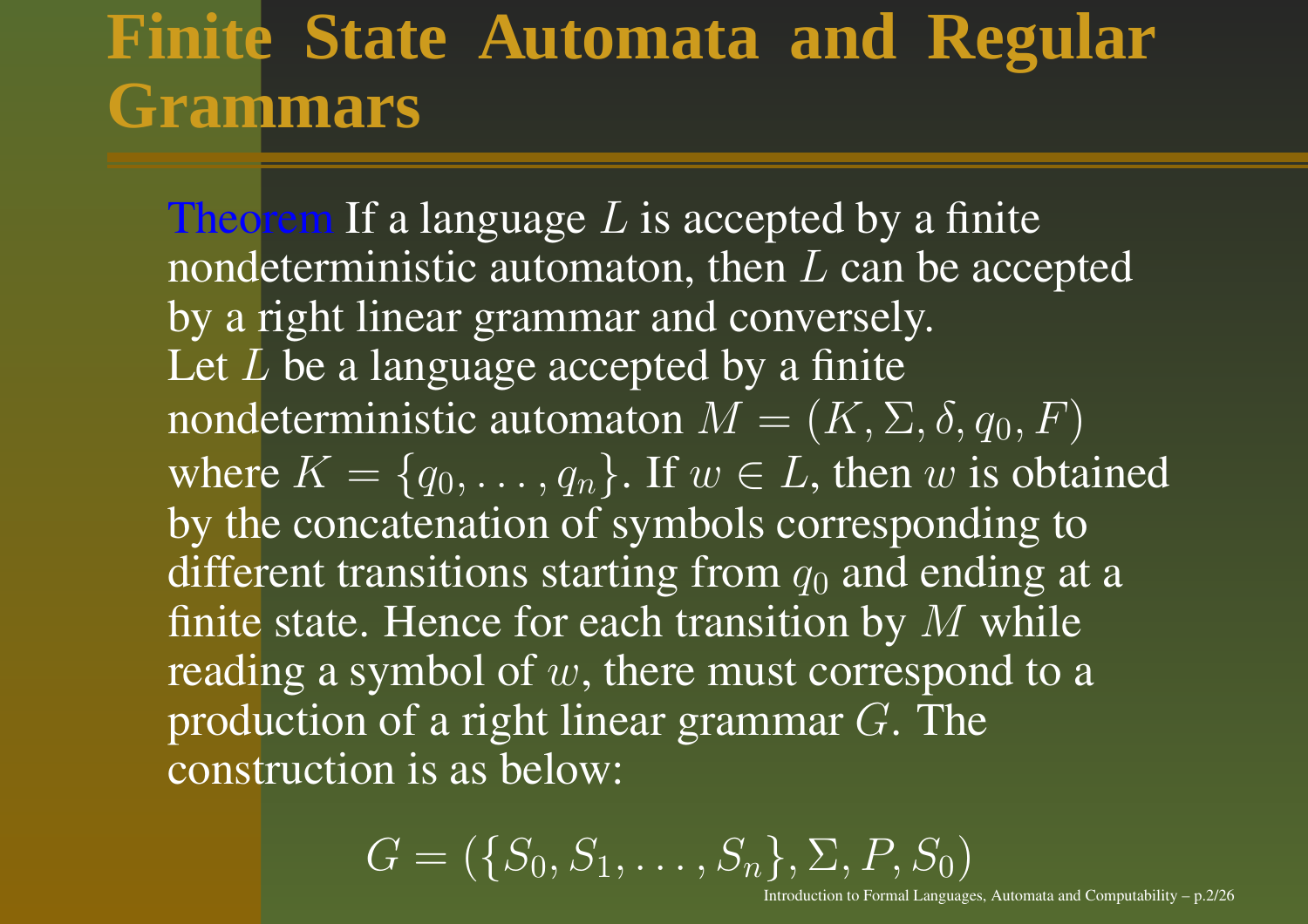where productions in  $P$  are (i)  $S_i \rightarrow aS_j$  if  $\delta(q_i, a)$  contains  $q_j$  for  $q_j \notin F$ (ii)  $S_i \rightarrow aS_j$  and  $S_i \rightarrow a$  if  $\delta(q_i, a)$  contains  $q_i$ ,  $q_i \in F$ . To prove  $L(G)=L=L(M).$ From the construction of  $P$ , one is able to see that  $S_i \Rightarrow a S_j$  if and only if  $\delta(q_i,a)$  contains  $q_j$  and  $S_i \Rightarrow a$  if and only if  $\delta(q_i, a) \in F$ . Hence if  $S_0 \Rightarrow a_1 S_1 \Rightarrow a_1 a_2 S_2 \Rightarrow \dots \Rightarrow a_1 \dots a_n$  if and only if  $\delta(q_0,a_1)$  contains  $q_1,\,\delta(q_1,a_2)$  contains  $q_2,\,\ldots,$  $\delta(q_{n-1}, a_n)$  contains  $q_n$  where  $q_n \in F$ . Hence  $w\in L(G)$  if and only if  $w\in L(M).$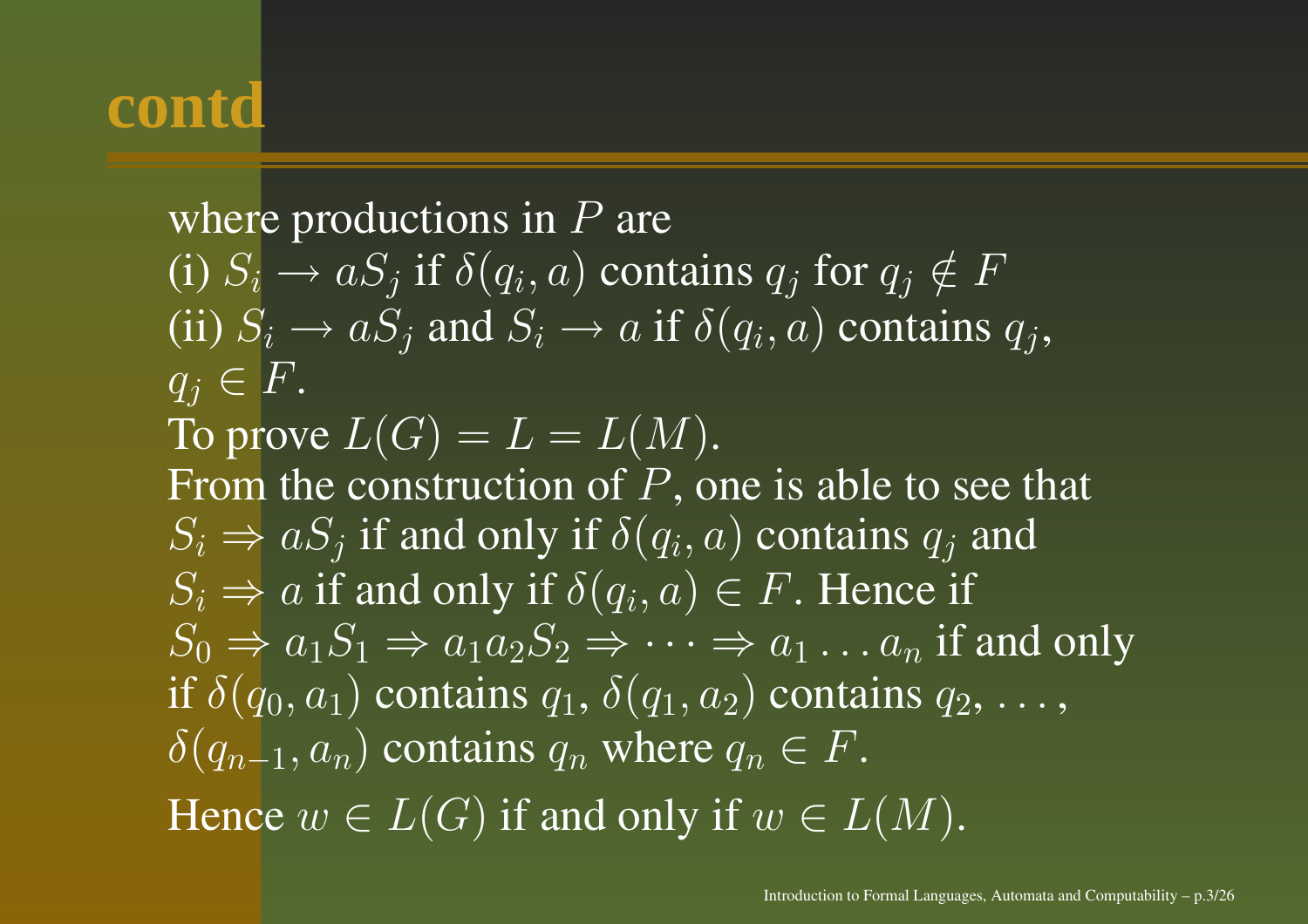Let  $G = (N, T, P, S)$  be a right linear grammar. An equivalent NFSA with  $\epsilon$ -moves is constructed as below:

Let  $M = (K, T, \delta, [S], [\epsilon])$  where

 $K = \{[\alpha] | \alpha \text{ is } S \text{ or suffix of some right-hand side of a production in } P,$ the suffix need not be proper}.

The transition function  $\delta$  is defined as follows:

(i) 
$$
\delta([A], \epsilon) = \{[\alpha]|A \to \alpha \in P\}
$$

(ii) For  $a \in T$  or  $\alpha \in T^*N$ , then  $\delta([a\alpha], a) = \{[\alpha]\}\$ . Clearly  $[\alpha] \in$ 

 $\delta([\alpha], w)$  if and only if  $S \stackrel{*}{\Rightarrow} xA \Rightarrow xy\alpha$  where  $A \rightarrow y\alpha \in P$  and

 $xy = w$ . M accepts w if and only if  $S \stackrel{*}{\Rightarrow} xA \Rightarrow xy = w$ ,  $w \in T^*$ .

Hence the converse follows.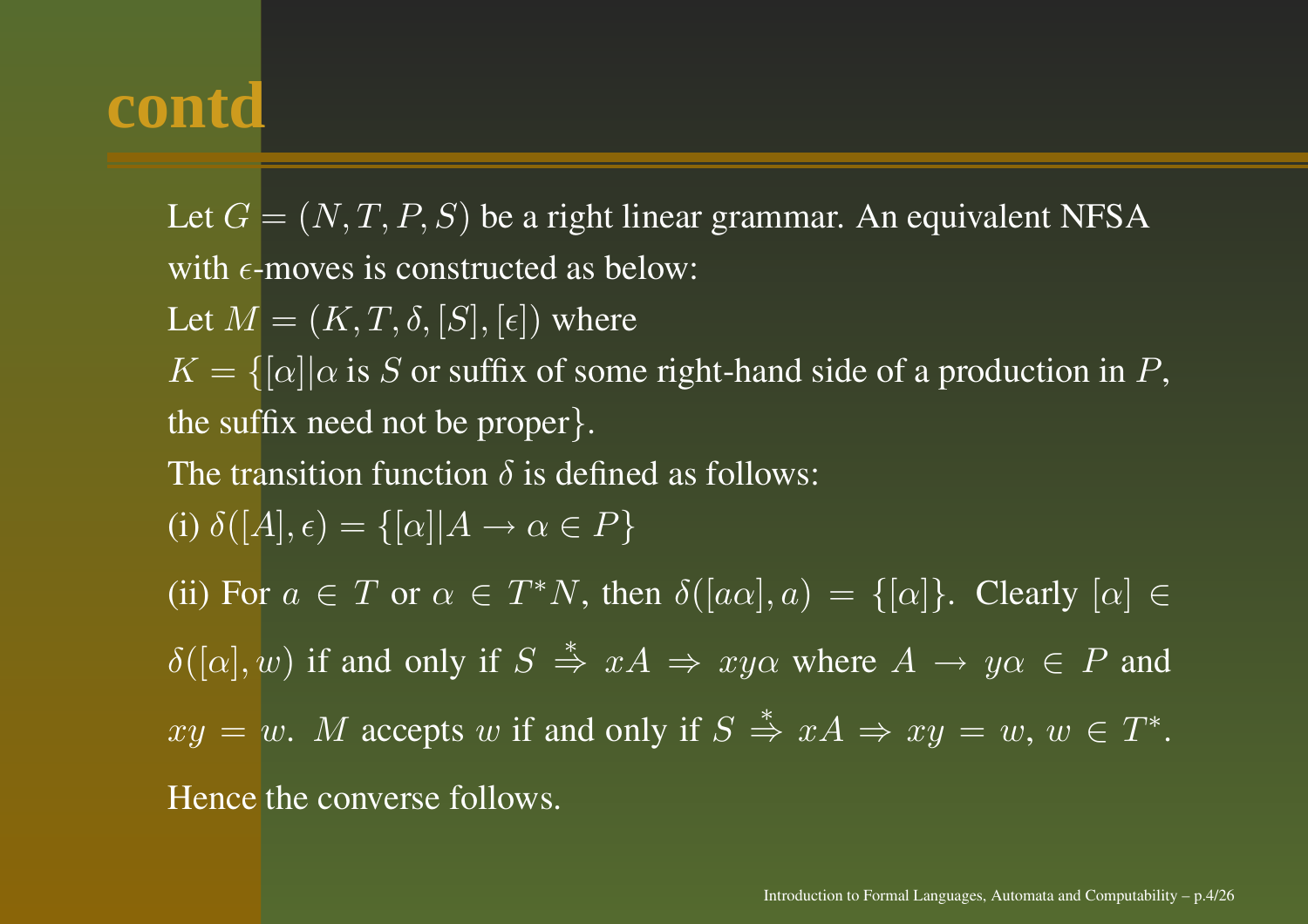# **Example**

Let  $G = (\{S,A\}, \{0,1\}, \{S \rightarrow 0A, A \rightarrow 10A/\epsilon\}, S)$ be <sup>a</sup> regular grammar. The corresponding NFSA will be



#### Clearly  $L(G) = L(M) = 0(10)^{*}$ .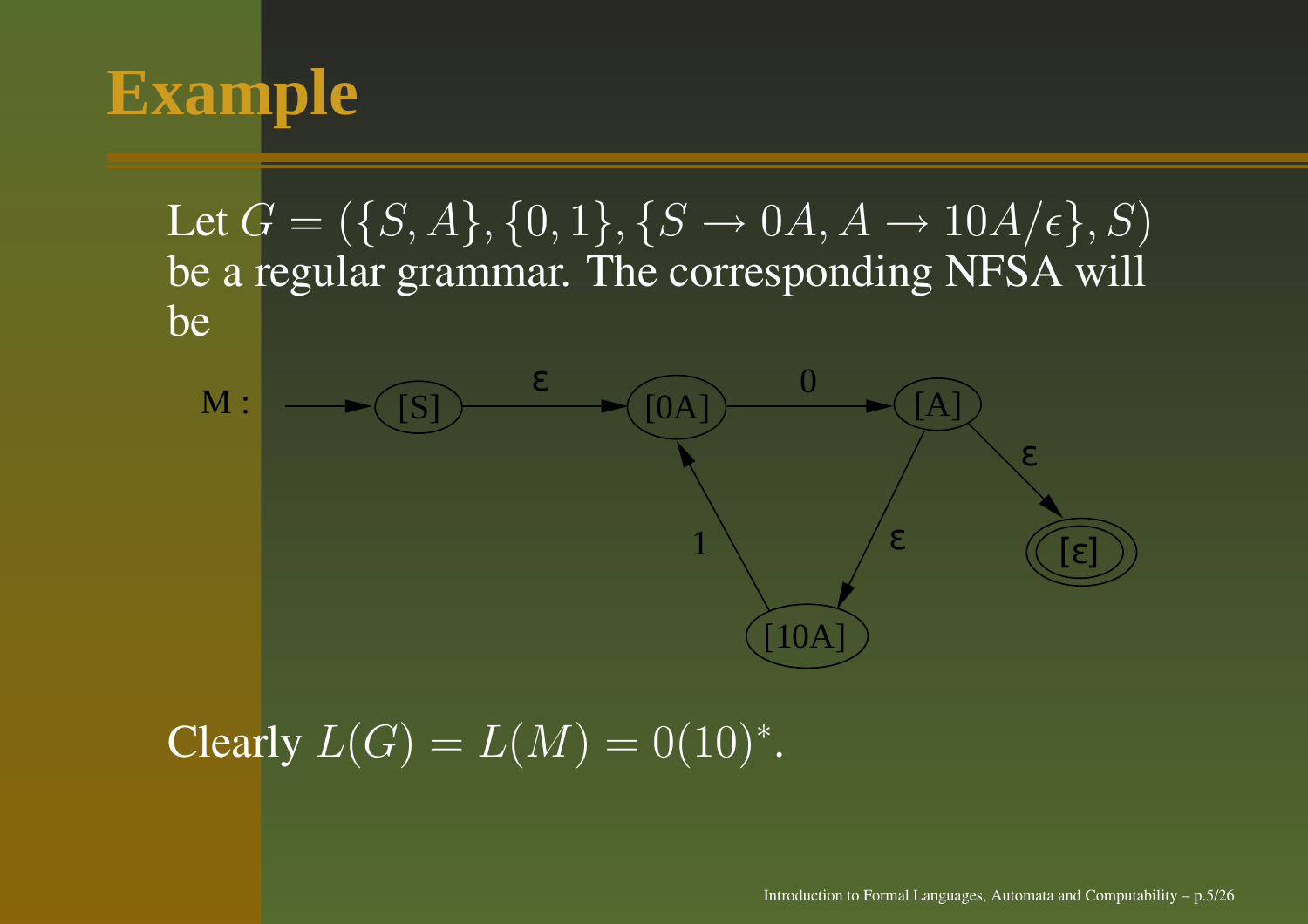# **Pumping Lemma for Regular Sets**

Theorem[Pumping Lemma] Let L be <sup>a</sup> regular language over  $T$ . Then there exists a constant  $k$ depending on L such that for each  $w \in L$  with  $|w| \geq k$ , there exists  $x, y, z \in T^*$  such that  $w = xyz$ and(i)  $|xy| \leq k$ (ii)  $|y| \geq 1$ (iii)  $xy^iz \in L \ \forall i \geq 0$ .

Let  $M = (K,\Sigma,\delta,q_0,F)$  be a DFSA accepting  $L.$  Let  $K = \{q_1, \ldots, q_n\}$ . Let  $w = a_1, \ldots, a_m \in L$  where  $a_i \in \Sigma, \, 1 \leq i \leq m, \, m \geq k.$ 

Let the transitions on  $w$  be as below: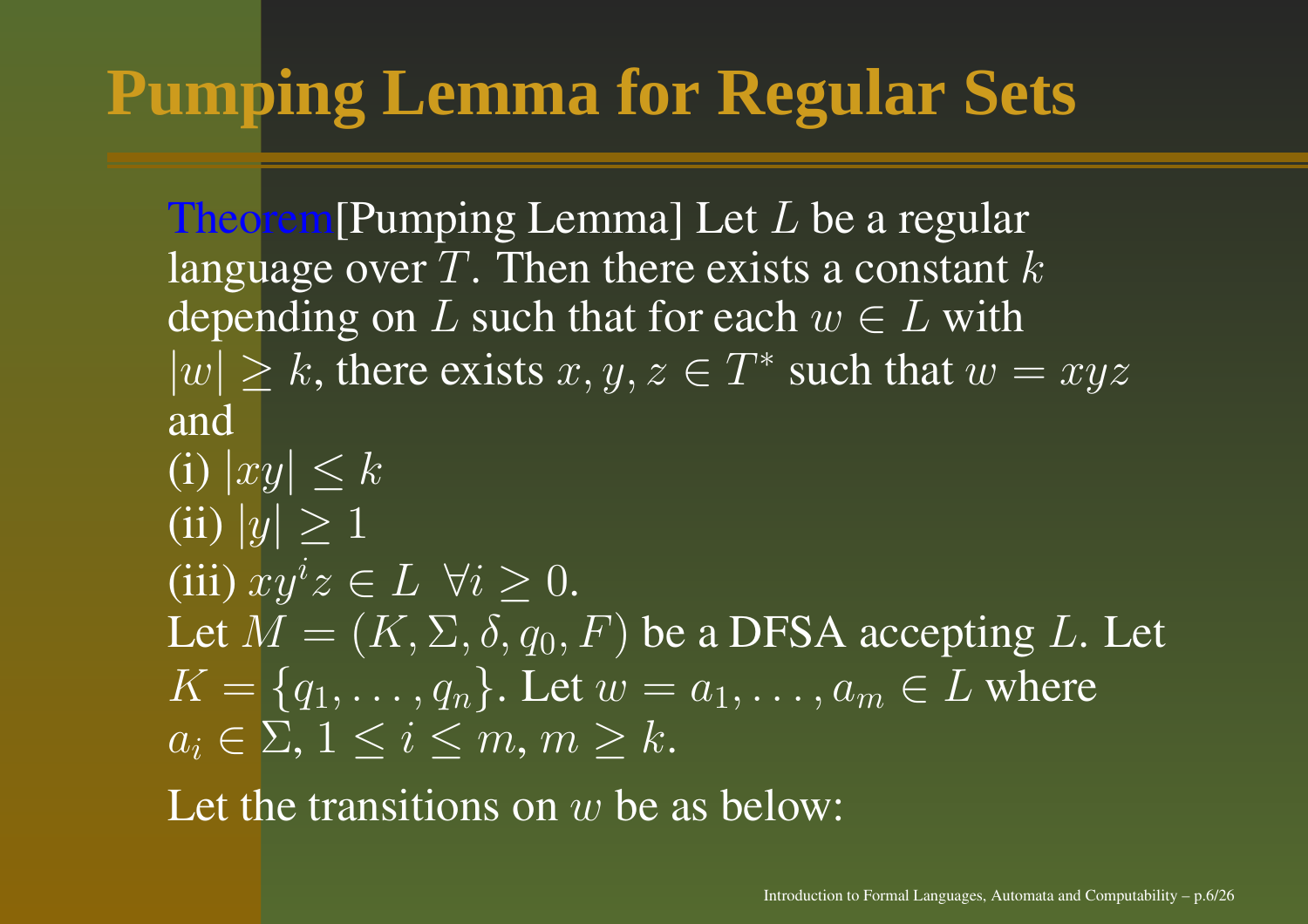$$
q_1a_1 \ldots a_m \vdash a_1q_2a_2 \ldots a_m \vdash \cdots \vdash a_1 \ldots a_mq_{m+1}
$$

where  $q_j \in K, 1 \leq j \leq m+1.$  Here  $a_1 \ldots a_{i-1}qa_i \ldots a_m$  means the FSA is in state  $q$  after reading  $a_1 \ldots a_{i-1}$  and the input head is pointing to  $a_i$ . Clearly in the above transitions,  $\overline{m} + 1$  states are visited, but M has only n states. Hence there exists  $q_i, q_j$  such that  $q_i = \overline{q_j}$ . Hence for

$$
q_1a_1 \ldots a_m \vdash a_1 q_2 a_2 \ldots a_m \vdash \cdots \vdash (a_1 \ldots a_{i-1} q_i a_i \ldots a_m \ldots \newline \vdash a_1 \ldots a_{j-1} q_i a_j \ldots a_m) \vdash \cdots \vdash a_1 \ldots a_m q_{m+1}
$$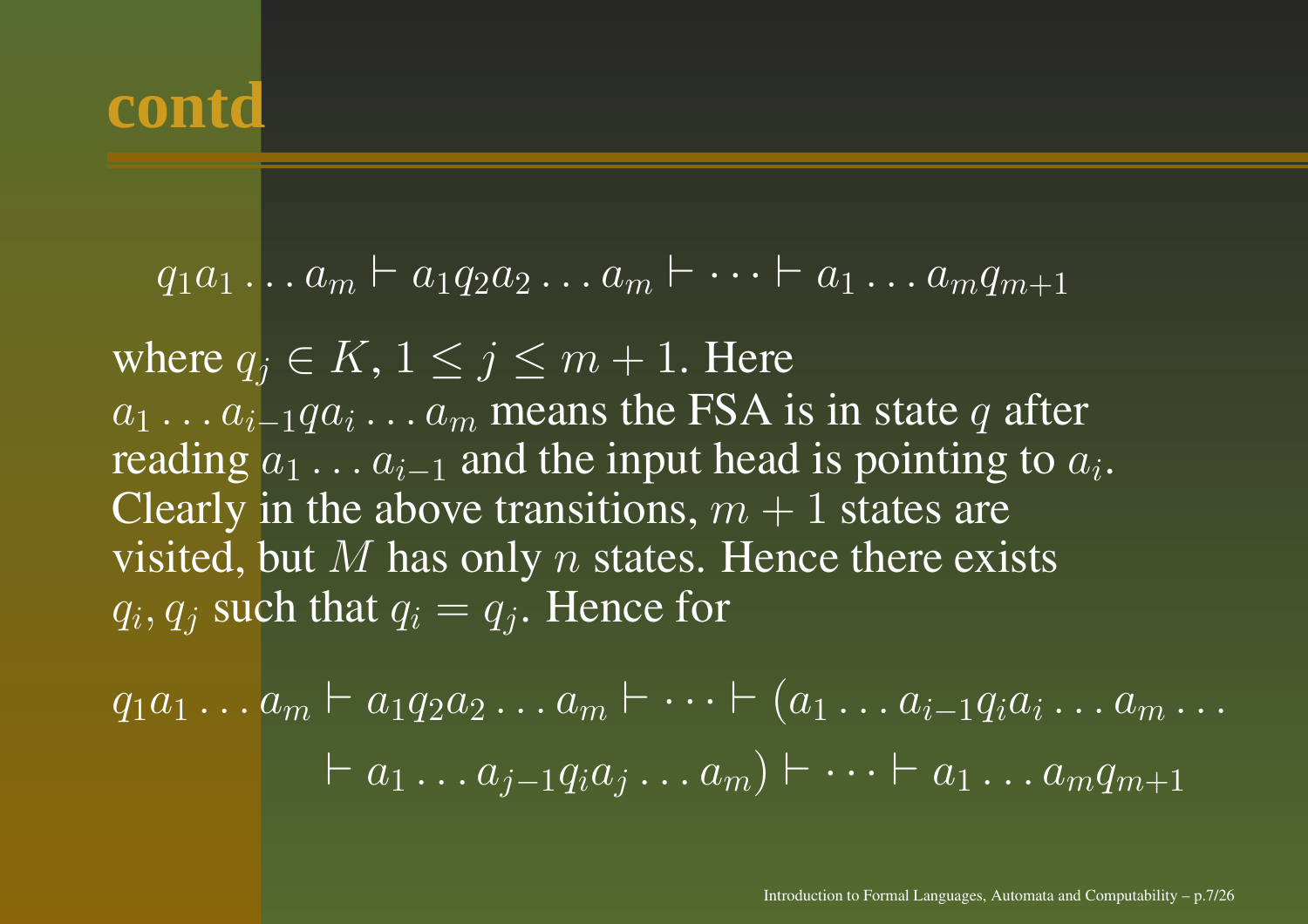end at  $q_i$ , where the transitions between the brackets start and processing a string  $\alpha^t$  for  $t\geq 0.$  Hence if  $x=a_1\ldots a_{i-1}, y=a_i\ldots a_j, z=a_{j+1}\ldots a_m,$  $xy^tz \in L \ \forall t \geq 0$  where  $|xy| \leq m$ , since  $q_i$  is the first state identified to repeat in the transition and  $|y|\geq 1.$ Hence the lemma.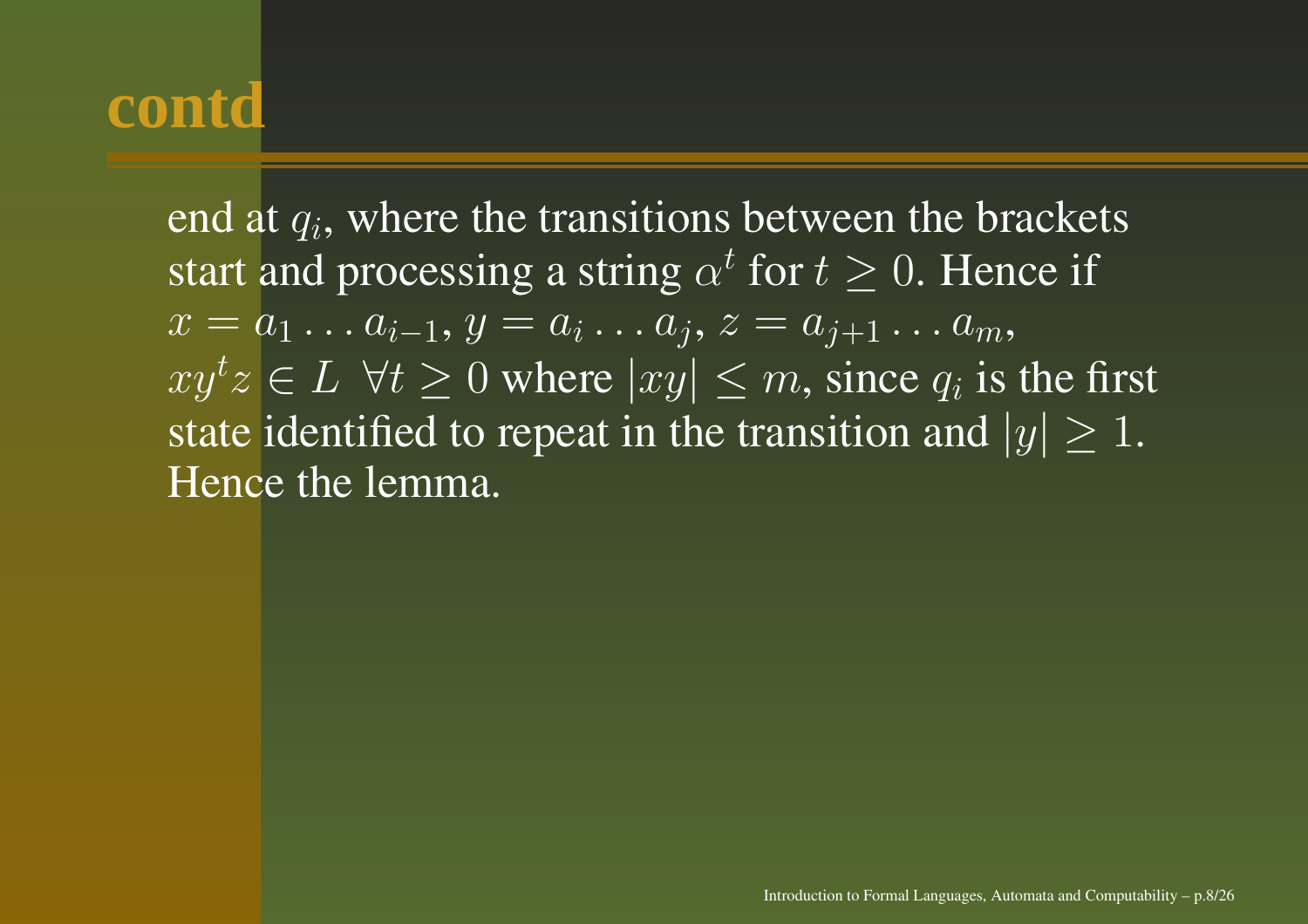## **Example**

Let  $L = \{a^n b^n | n \leq 1\}.$  If  $L$  is regular, then by the above lemma there exists a constant ' $k$ ' satisfying the pumping lemma conditions. Choose  $w = a^k b^k$ . Clearly  $|w| > k$ . Then  $w = xyz$ ,  $|xy| \leq k$  and  $|y| \ge 1$ . If  $|x| = p$ ,  $|y| = q$ ,  $|z| = r$ ,  $p + q + r = 2k$ and  $p+q\leq k.$  Hence  $xy$  consists of only  $a$ 's and since  $|y| > 1$ ,  $xz \notin L$  as number of  $a$ 's in  $x$  is less than  $k$  and  $|z|=k.$  Hence pumping lemma is not true for  $i = 0$  as  $xy^iz$  must be in L for  $i \geq 0$ . Hence L is not regular.

One can see that not only regular languages satisfy the pumping lemma property, but also some nonregular  $\ln$ Introduction to Formal Languages, Automata and Computability – p.9/26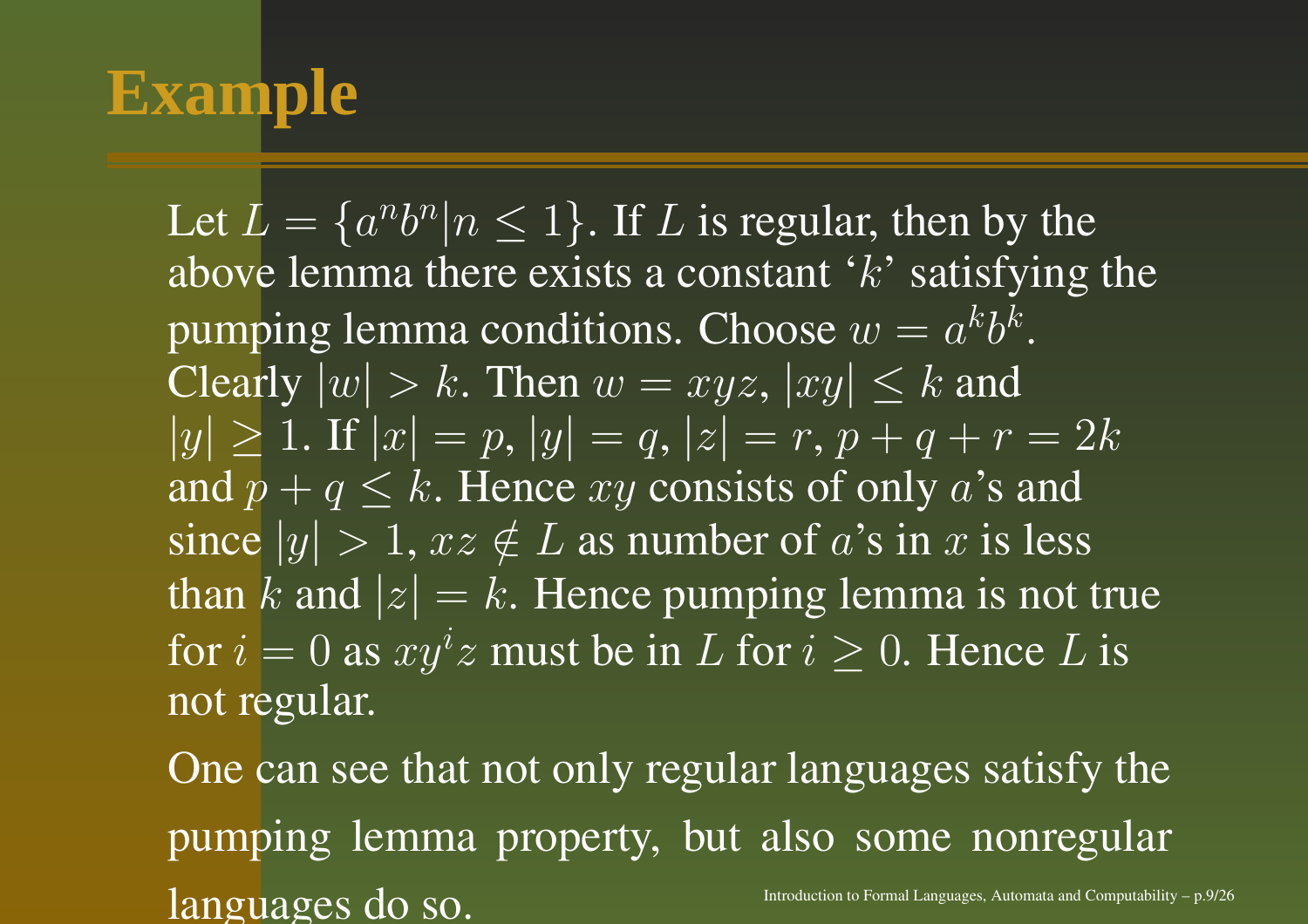#### **example**

Let  $L = \{a^n b^n | n \leq 1\}$ . We know  $L$  is nonregular. Consider  $L_{\#} = (\#^{+}L) \cup \{a,b\}^*$  where  $\# \notin \{a,b\}.$  $L_{\#}$  satisfies all the properties of pumping lemma with  $k=1.$  For any  $w\in \#^+L,$  let  $x=\lambda,$   $y=\#$  and for any  $w \in \Sigma^*$ ,  $x = \lambda$  and y is the first letter of w. However  $L_{\#}$  is not regular, which can be seen as below. Let  $h$  be a homomorphism defined as below:  $h(a) = a$  for each  $a \in \Sigma$  and  $h(\#) = \lambda$ . Then  $L = h(L_{\#} \cap \#^+ \Sigma^*)$ . Clearly  $\#^+ \Sigma^*$  regular. If  $L_{\#}$  is regular, then  $L_{\#} \cap \#^{+} \Sigma^{*}$  is regular as regular languages are closed under intersection. Also regular languages are closed under homomorphism and hence  $L$  is regular which is a contradiction. Hence  $L_{\#}$  is ntroduction to Formal Languages, Automata and Computability – p.10/26<br> **NONICQUIAI**.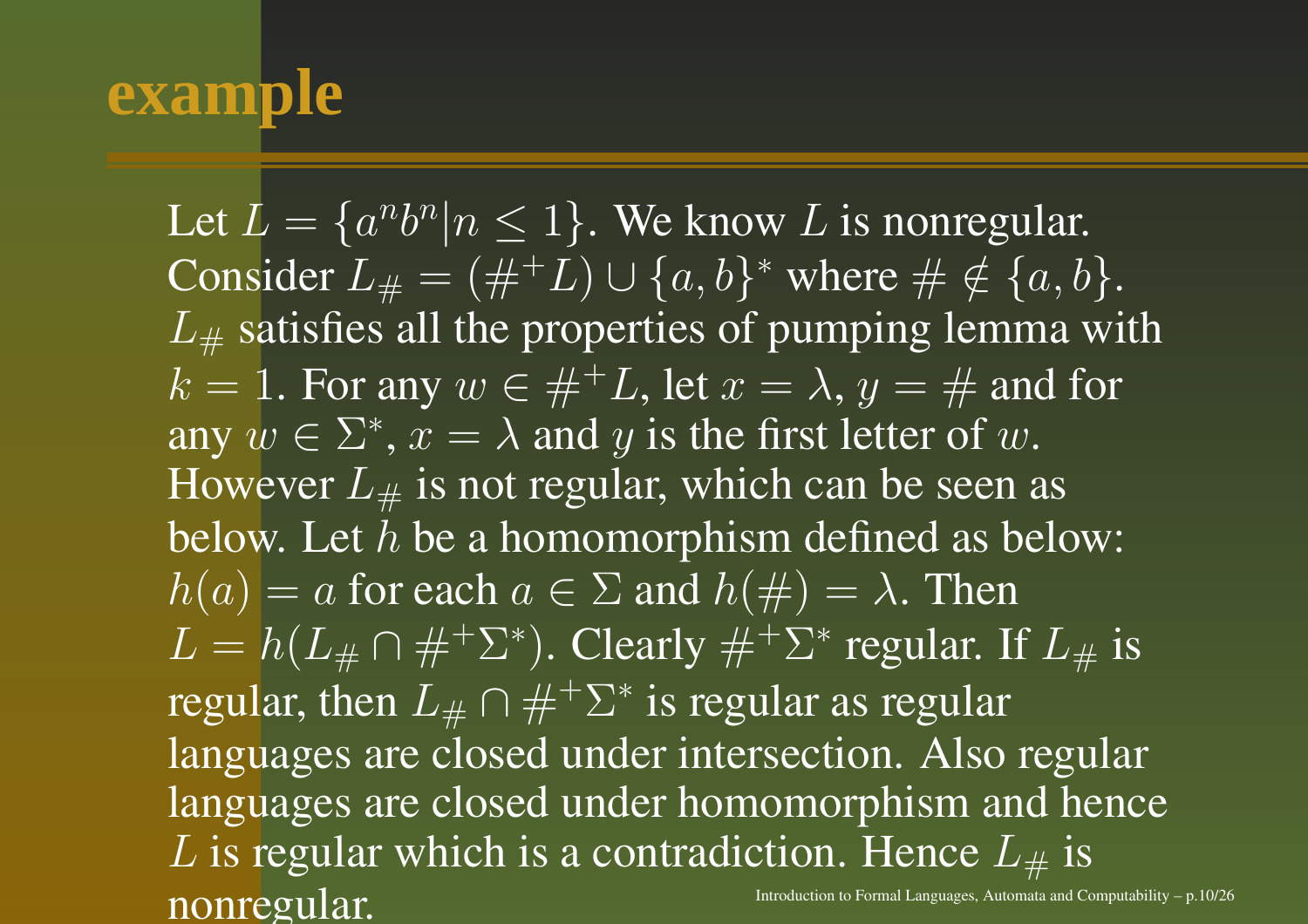## **Closure Properties**

Theorem The family of regular languages is closed under the following operations (1) union (2) intersection (3) complementation (4) catenation (5) star and (6) reversal.

The six closure properties will be proved either through finite automaton or regular grammars.

 $\mathbf{Union: } \quad \mathbf{Let} \ L_1 \ \text{and} \ L_2 \ \text{be two regular languages generated by two right}$ linear grammars  $G_1 = (N_1, T_1, P_1, S_1)$  and  $G_2 = (N_2, T_2, P_2, S_2)$ (say). Without loss of generality let  $N_1 \cap N_2 = \phi$ .  $L_1 \cup L_2$  is generated by the right linear grammar.  $G'=(N_1\cup N_2\cup \{S\}, T_1\cup T_2, P_1\cup$  $P_2 \cup \{S \to S_1, S \to S_2, S\}$ ).  $L(G') = L(G_1) \cup L(G_2)$  because, the new start symbol of  $G'$  is  $S$  from which we reach  $S_1$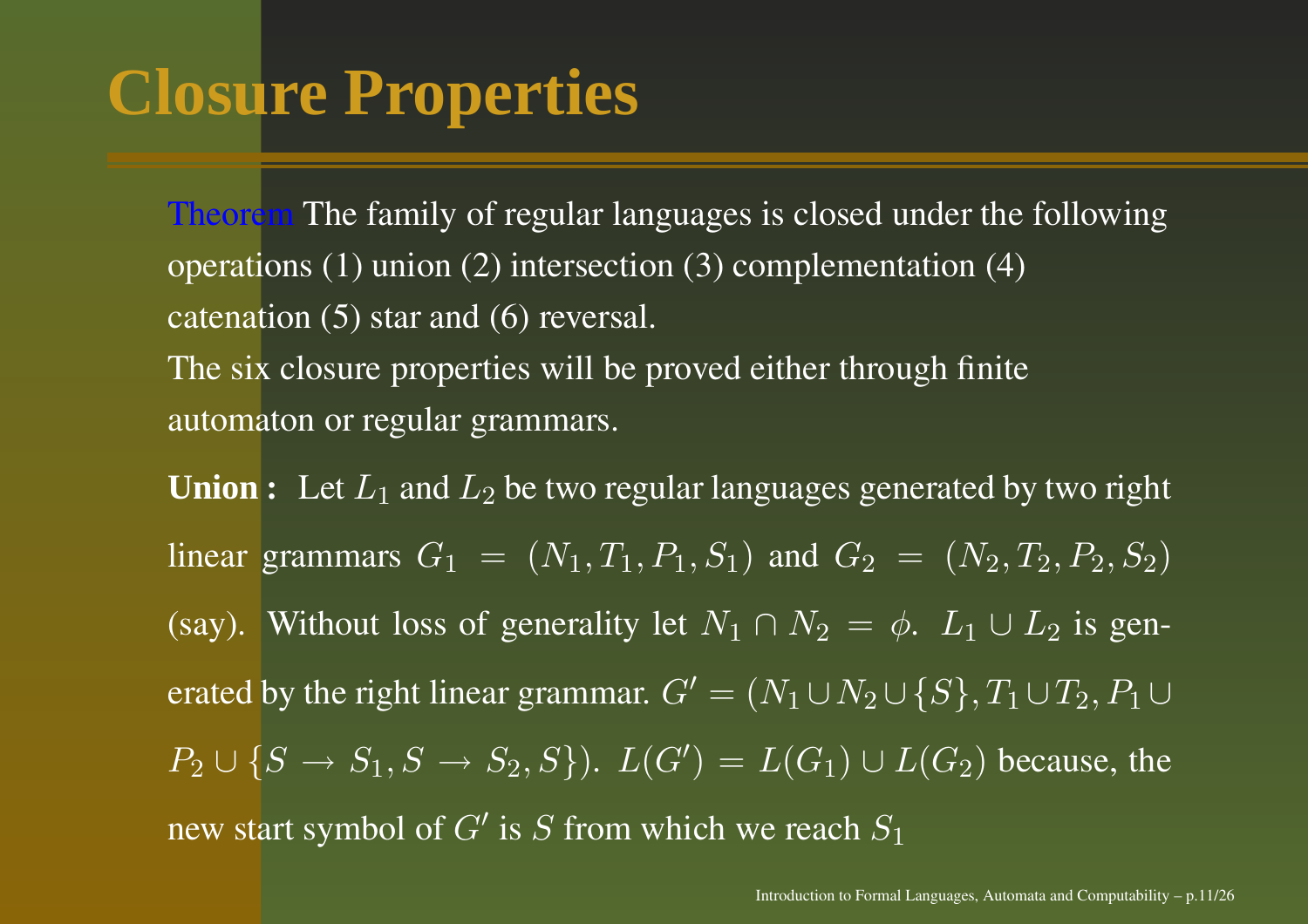or  $S_2$  using the rules  $S \to S_1, S \to S_2.$  After this step one can use only rules from  $P_1$  or  $P_2$ , hence deriving words in  $L_1$  or  $L_2$  or in both.  ${\bf Intersection:}$   $\;$  Let  $L_1,$   $L_2$  be any two regular languages accepted by two DFSA's  $M_1=(K_1,\Sigma_1,\delta_1,q_1,F_1)$  and  $M_2=(K_2,\Sigma_2,\delta_2,q_2,F_2).$ Then the DFSA  $M$  constructed as below accepts  $L_1 \cap L_2.$ Let  $M = (K, \Sigma, \delta, q_0, F)$  where  $K = K_1 \times K_2$ ,  $q_0 = (q_1, q_2)$ ,  $F = F_1 \times F_2$ ,  $\delta: K \times \Sigma \to K$  is defined by  $\delta((p_1, p_2), a) = (\delta_1(p_1, a), \delta_2(p_2, a)).$ 

One can see that for each input word  $w,$   $M$  runs  $M_1$  and  $M_2$  parallely, starting from  $q_1, q_2$  respectively. Having finished reading the input, M accepts only if both  $M_1, M_2$  accept. Hence  $L(M) = L(M_1) \cap L(M_2)$ .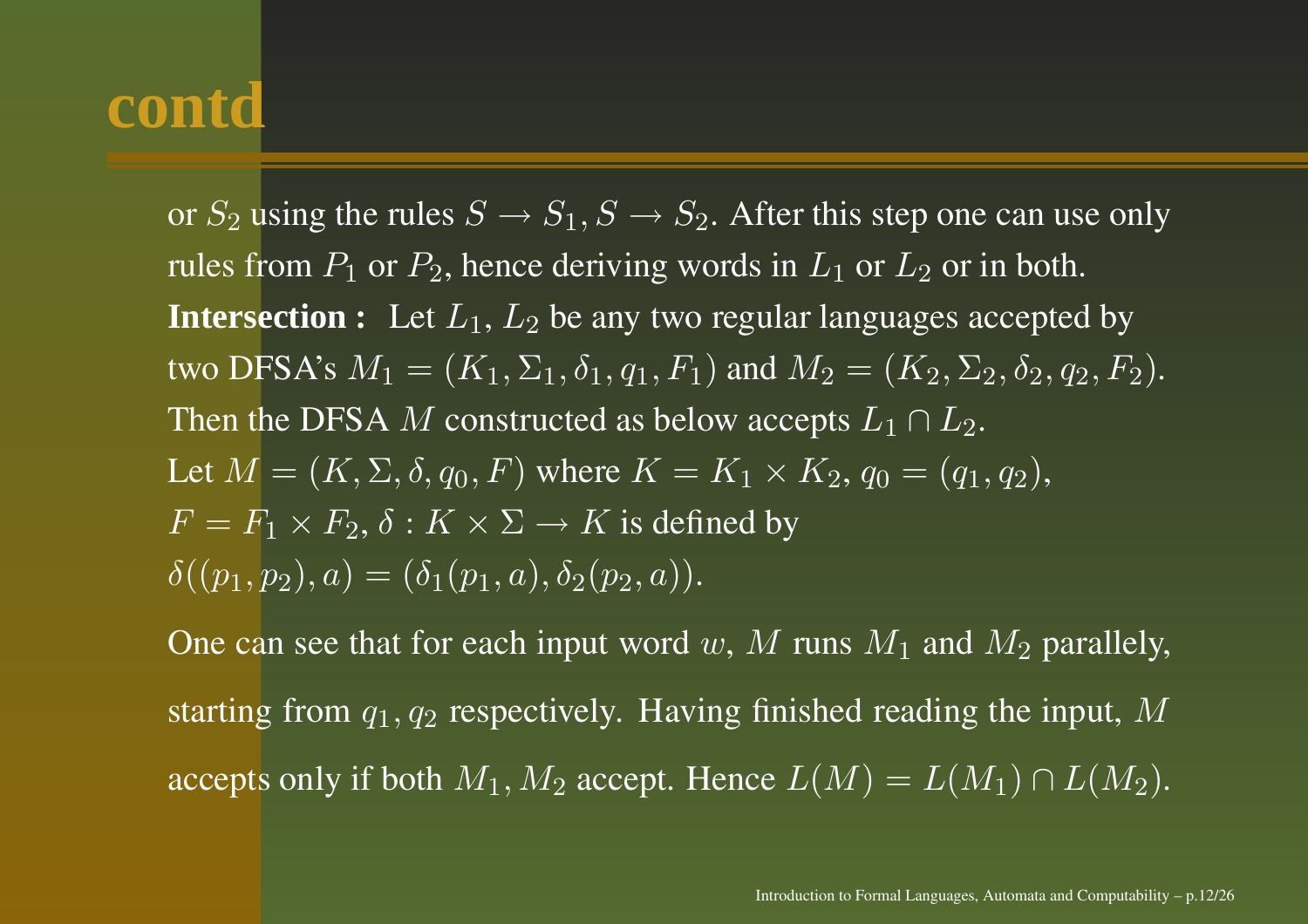**Complementation :** Let  $L_1$  be a regular language accepted by DFSA  $M = (K, \Sigma, \delta, q_0, F)$ . Then clearly the complement of  $L$  is accepted by the DFSA  $M^c=(K,\Sigma,\delta,q_0,K-F).$ 

**Concatenation :** We prove this property using the concept of regular grammar. Let  $L_1$  and  $L_2$  and  $G_1$ and  $G_2$  be defined as in proof of union of this theorem. Then the type 3 grammar  $G$  constructed as below satisfies the requirement that  $L(G) = L(G_1) . L(G_2) .$  $G = (N_1 \cup N_2, T_1 \cup T_2, S_1, P_2 \cup P)$  where  $P = \{A \rightarrow$  $aB/A \rightarrow aB \in P_1$ }  $\cup$  { $A \rightarrow aS_2$ ] $A \rightarrow a \in P_1$  }.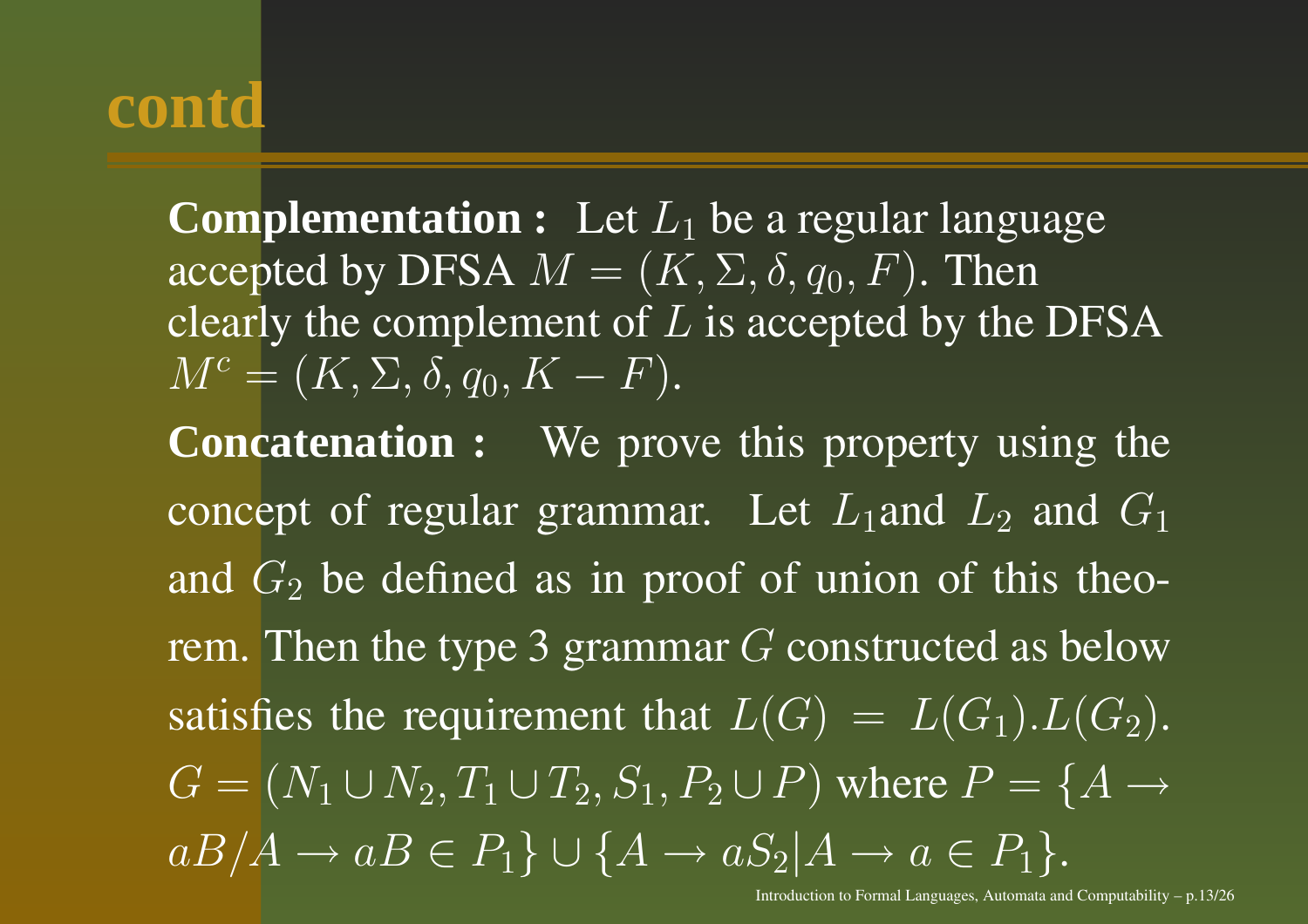Clearly  $L(G) = L(G_1) \cdot L(G_2)$  because any derivation starting from  $S_1$  derives a word  $w \in L_1$  and for  $G$ ,

 $S_1 \stackrel{*}{\Rightarrow} wS_2$ . Hence if  $S_2 \stackrel{*}{\Rightarrow} w'$  by  $G_2$ , then  $S_1 \stackrel{*}{\Rightarrow} ww'$ by  $G$ .

**Catenation Closure :** Here also we prove the closure using regular grammar. Let  $L_1$  be a regular grammar generated by  $G_1 = (N_1, T_1, P_1, S_1)$ . Then the type 3 grammar  $G = (N_1 \cup \{S_0\}, T_1, S_0, \{S_0 \rightarrow \epsilon, S_0 \rightarrow \epsilon\})$  $S_1$ } ∪ { $A \rightarrow aS_1 | A \rightarrow a \in P_1$ } ∪  $P_1$ ). Clearly G generates  $L_{1}^{*}$ .

**Reversal :** The proof is given using the NFSA model. Let  $L$  be a language accepted by a NFSA with  $\epsilon$ -transitions which has exactly one final state.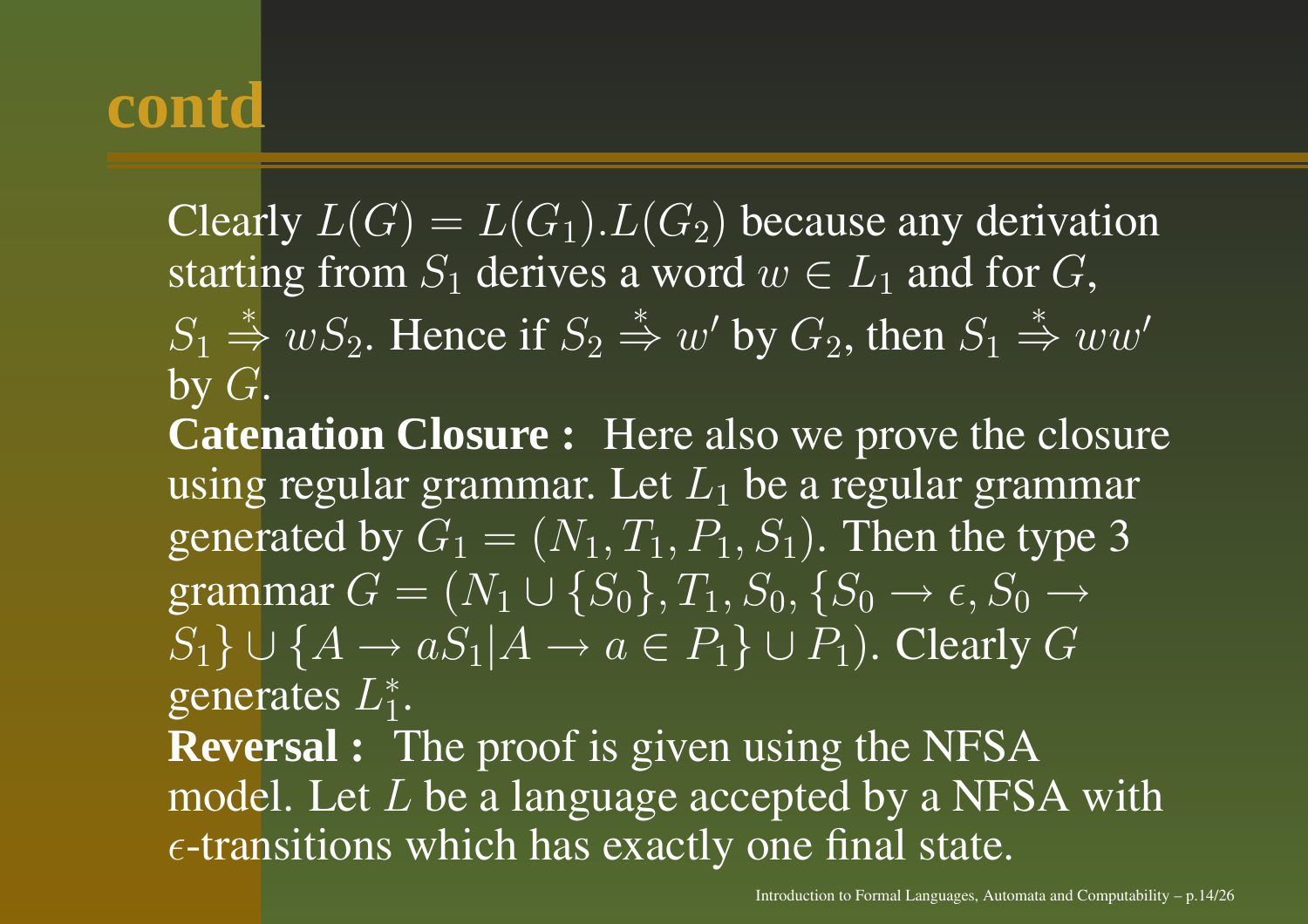(Exercise : For any NFSA, there exists an equivalent NFSA with  $\epsilon$ -transitions with exactly one final state). Let it be  $M = (K,\Sigma,\delta,q_0,\{q_f\})$ . Then the reversal automaton  $M' = (K, \Sigma, \delta', q_f, \{q_0\})$  where  $\delta'$  is defined as  $\delta'(q,a)$  contains  $p$  if  $\delta(p,a)$  contains  $q$  for any  $p, q \in K, a \in \Sigma \cup \{\epsilon\}$ . One can see that if  $w \in L(M)$  then  $w^R \in L(M')$  as the in the modified automaton  $M'$  each transition takes a backward movement on  $w.$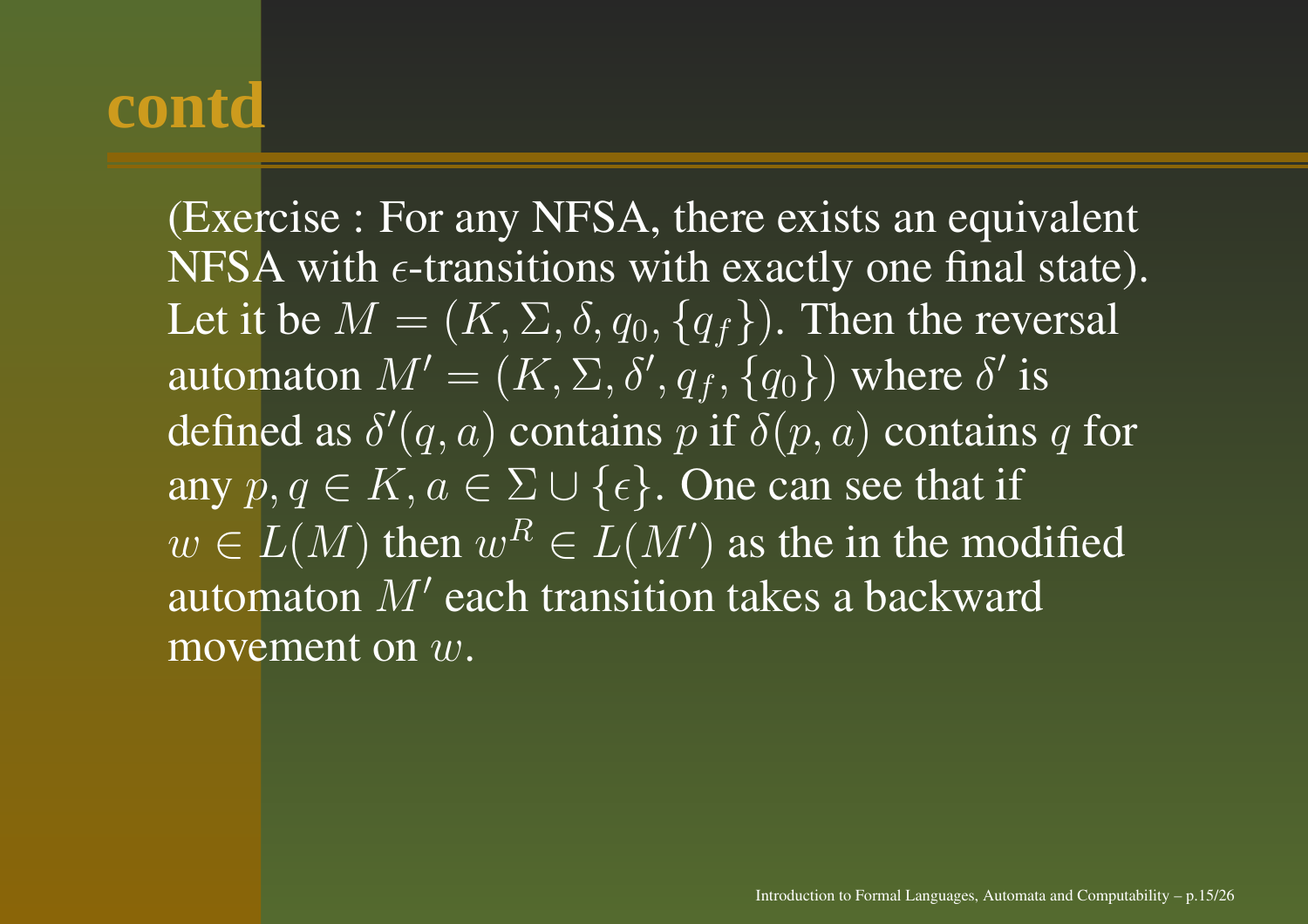Theorem Regular languages are closed under homomorphism. Let *r* be the regular expression for the regular language L and h be the homomorphism.  $h(r)$  is an expression obtained by substituting  $h(a)$ for each symbol  $a$  in  $r.$  Clearly  $h(a)$  is a regular expression. Hence  $h(r)$  is a regular expression. For every  $w \in L(r)$  the corresponding  $h(w)$  will be in  $L(h(r))$  and conversely.

Theorem Let  $L_1$  and  $L_2$  be two regular languages. Then  $L_1/L_2$  is also regular.

Let  $L_1$  be accepted by a DFSA  $M_1=(K_1,\Sigma_1,\delta_1,q_1,F_1).$ 

Let  $M_i = (K_1, \Sigma_1, \delta_1, q_i, F_1)$  be a DFSA with  $q_i$  as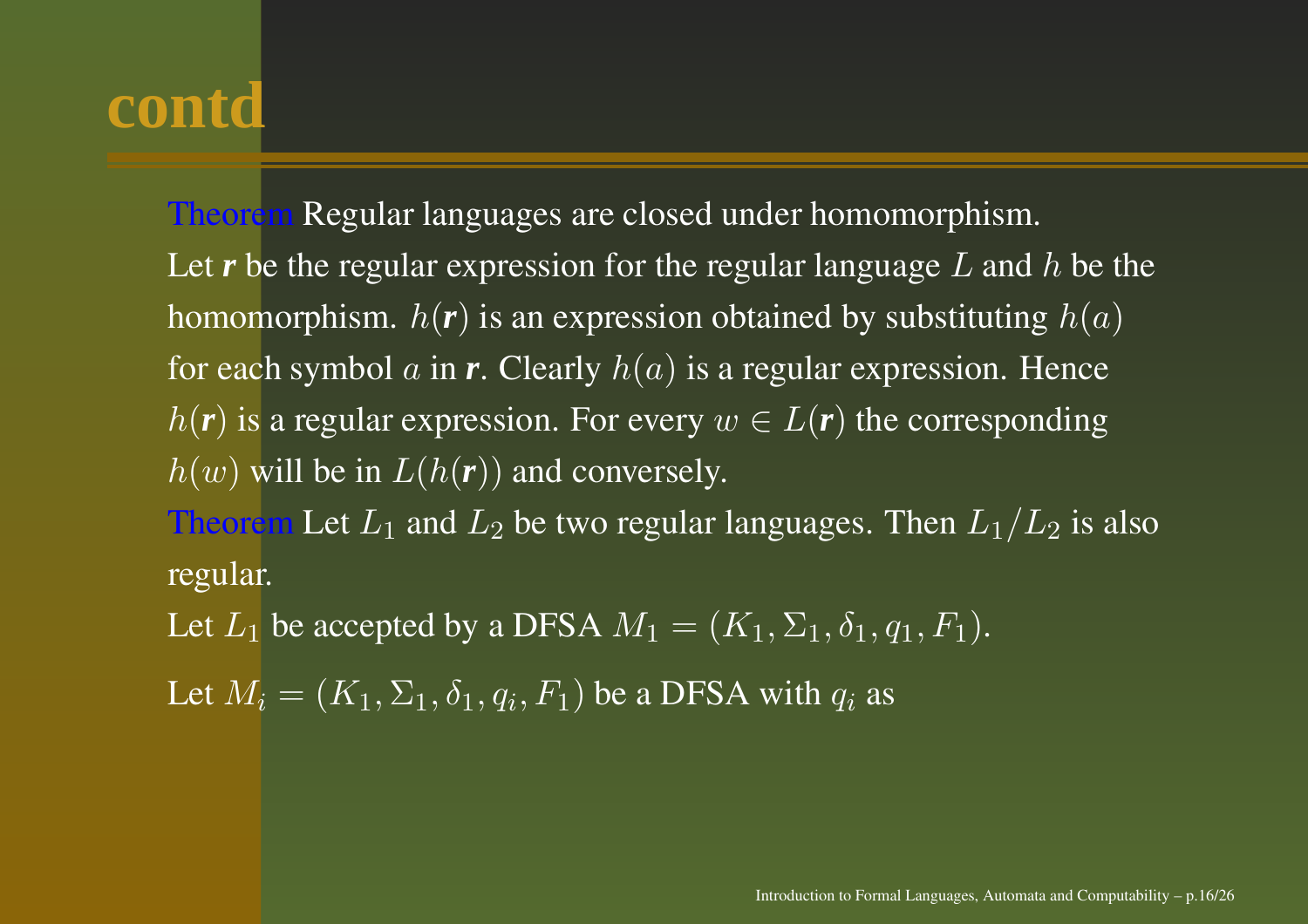its initial state, for each  $q_i \in K_1.$  Construct an automaton  $M$  that accepts  $L_2 \cap L(M_i)$ . If there is a successful path from the initial state of this automaton  $M$  to its final states, then  $L_2\cap L(M_i)$  is not empty. If so add  $q_i$  to  $F.$ Let  $M = (K_1, \Sigma_1, \delta, q_0, F)$  . One can see that  $L(M) = L_1/L_2$  for if  $x \in L_1/L_2$  whenever for any  $y \in L_2$ ,  $\delta_1(q_0, xy) \in F_1$ . Hence  $\delta(q_0, x) = q$  and  $\delta(q, y) \in F_1$ . Conversely if  $x \in L(\overline{M})$ , then  $\delta(q_0, x) = q, q \in \overline{F}$ . By construction there exists a  $y \in L_2$  such that  $\delta(q, y) \in F_1$ , implying  $xy \in L_1$  and  $x\in L_1/L_2.$  Hence the proof.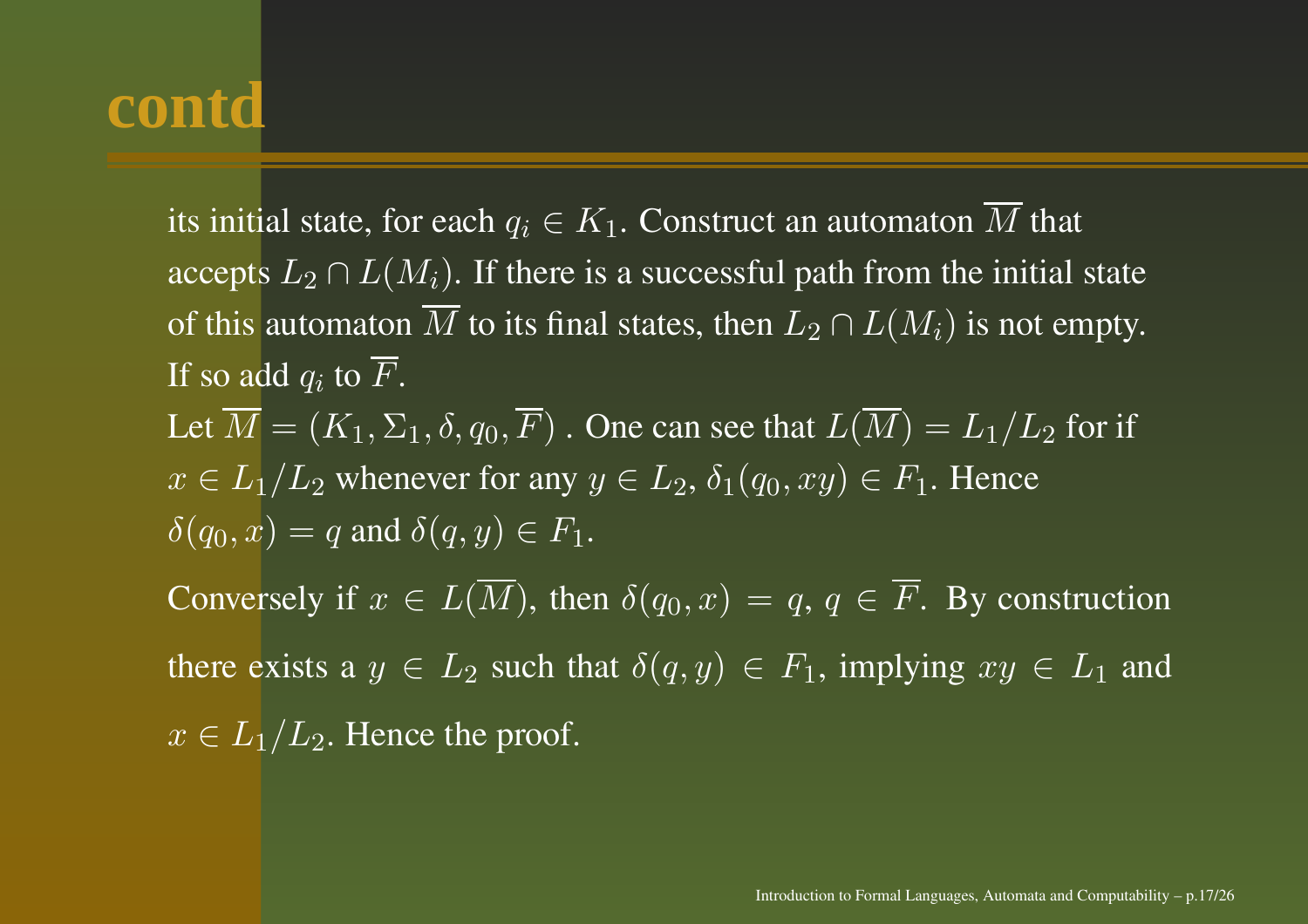Theorem Let  $h: \Sigma_1^* \to \Sigma_2^*$  be a homomorphism. If  $L' \subseteq \Sigma_2^*$  is regular, then  $h^{-1}(L') = L \subseteq \Sigma_1^*$  will be regular. Let  $M = (K,\Sigma_2,\delta,q_0,F)$  be a DFSA such that  $L(M) = L'$ . We construct a new FSA  $M'$  for  $h^{-1}(L') = L$  from M as below: Let  $M' = (K, \Sigma_1, \delta', q_0, F)$  be such that  $K, q_0, F$  are as in  $M.$ The construction of the transition function  $\delta'$  is

defined as:

$$
\delta'(q, a) = \delta(q, h(a)) \text{ for } a \in \Sigma_1.
$$

 $i.e., Here$   $h(a)$  is a string over  $\Sigma_{\text{in}$  outcom to Formal Languages, Automata and Computability – p.18/26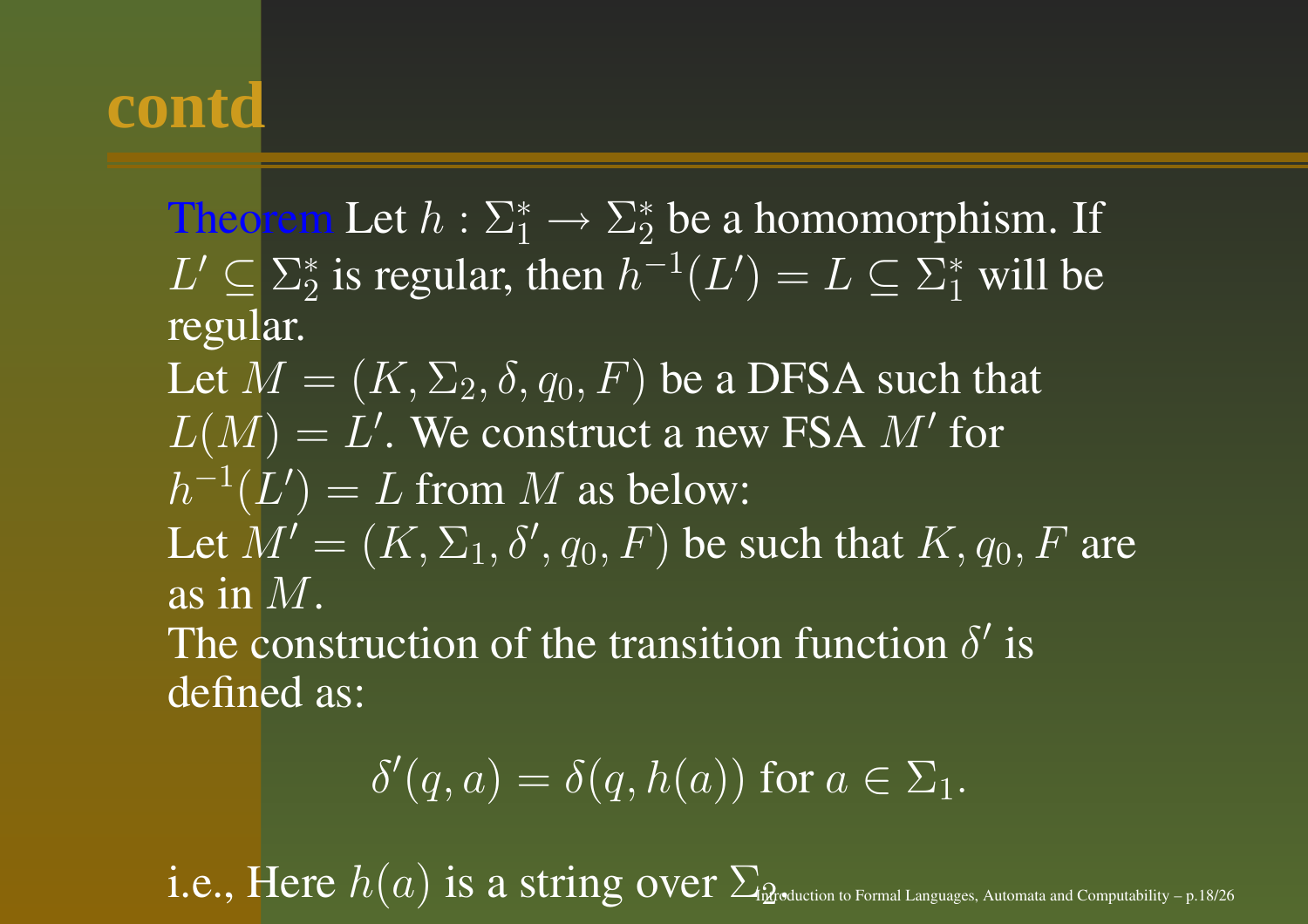For if 
$$
x \in \Sigma_1^*
$$
, and  $x = \epsilon$ ,  
\n $\delta'(q, x) = \delta(q, h(x))$   
\ni.e.,  $\delta'(q, \epsilon) = q = \delta(q, h(\epsilon)) = \delta(q, \epsilon)$ .  
\nIf  $x \neq \epsilon$ , let  $x = x'a$ , then

$$
\begin{array}{rcl}\n\delta'(q, x'a) & = & \delta'(\delta'(q, x'), a) \\
& = & \delta'(\delta(q, h(x')), a) \\
& = & \delta(\delta(q, h(x')), h(a)) \\
& = & \delta(\delta(q, h(x')h(a)) \\
& = & \delta(q, h(x'a)).\n\end{array}
$$

Hence one can see that  $L(M') = h^{-1}(L(M))$  for any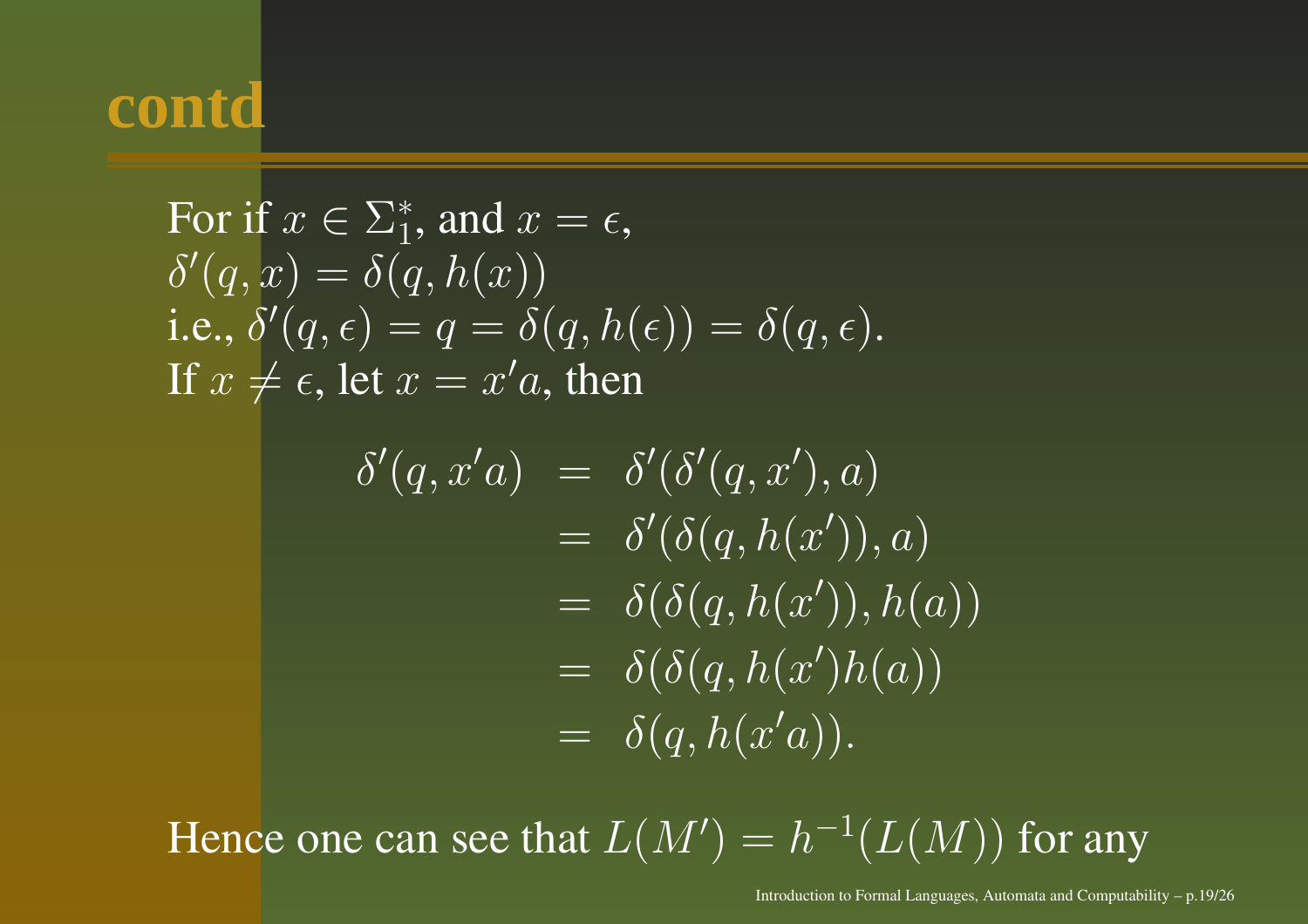input  $x \in \Sigma_1$ . i.e.,

 $x\in L(M')\quad\text{iff}\quad \delta'(q_0,x)\in F$  $\quad \ \ \delta(q_0,h(x))\in F$  $\quad \text{iff} \quad h(x) \in L(M)$  $\quad \text{iff} \quad x \in h^{-1}(L(M)).$ 

Any family of languages which is closed under the six basic operations of union, concatenation, Kleene closure,  $\epsilon$ -free homomorphism, intersection with regular sets and inverse homomorphism is called an Abstract Family of Languages (AFL). Introduction to Formal Languages, Automata and Computability – p.20/26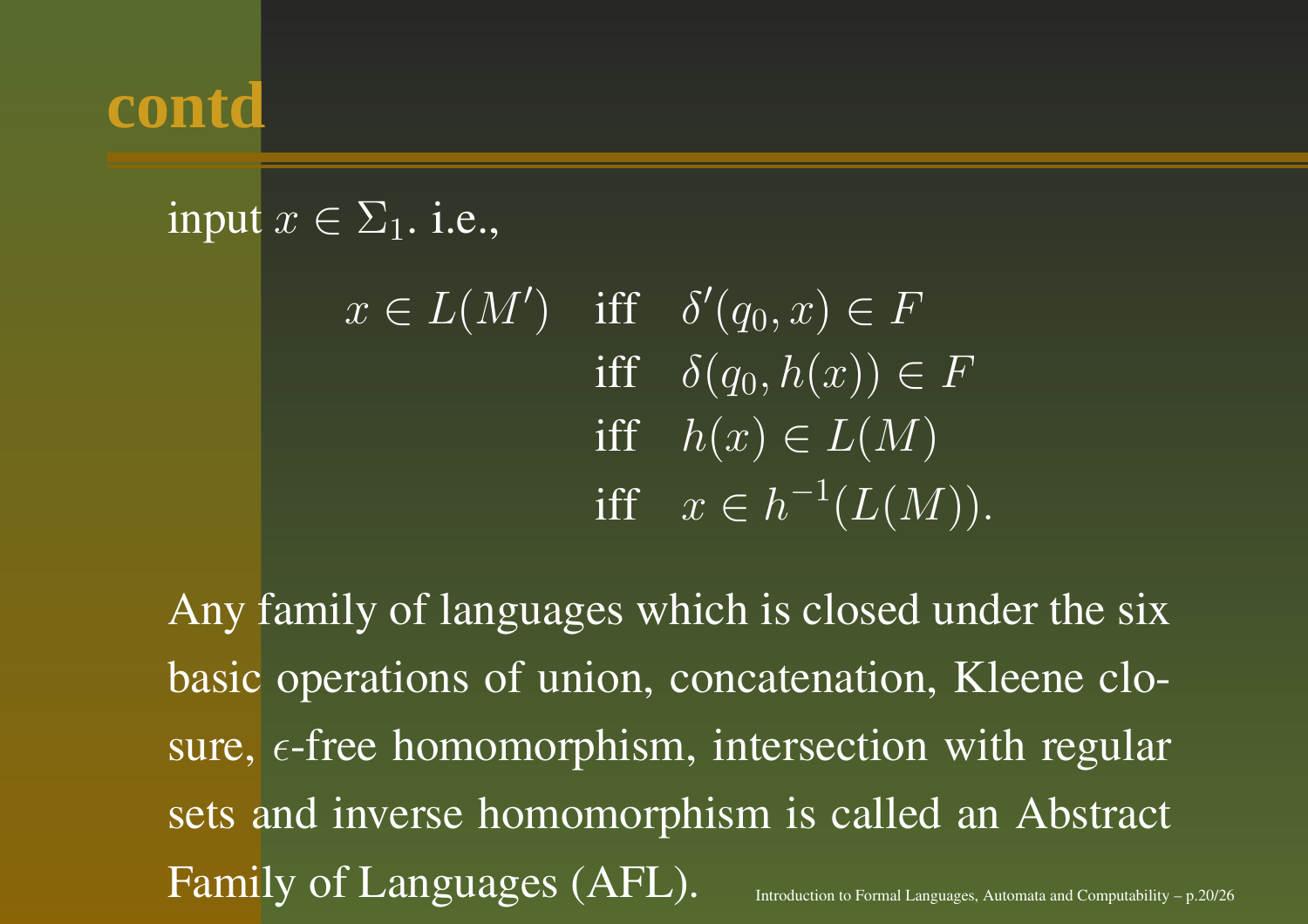The family of regular sets is an AFL. This is seen from the above closure properties. If <sup>a</sup> family is closed under union, concatenation, Kleene closure, arbitrary homomorphism, intersection with regular sets and inverse homomorphism, it called <sup>a</sup> full AFL. If a family of languages is closed under intersection with regular set, inverse homomorphism and  $\epsilon\text{-free}$ homomorphism, it is called <sup>a</sup> trio. If <sup>a</sup> family of languages is closed under all homomorphisms, as well as inverse homomorphism and intersection with <sup>a</sup> regular set, then it is said to be <sup>a</sup> full trio. The family of regular sets is <sup>a</sup> full trio and <sup>a</sup> full AFL.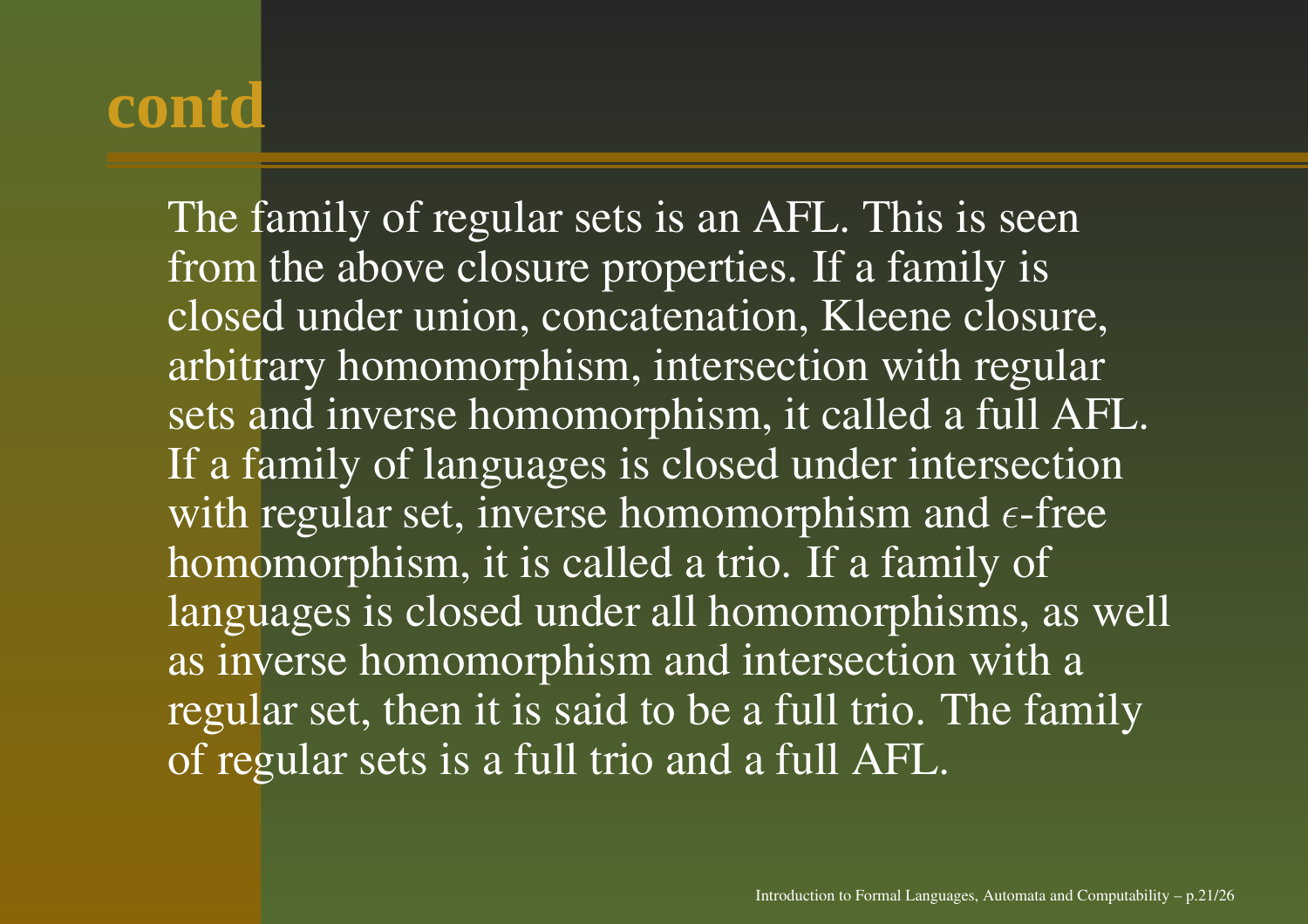# **Decidability Theorems**

Theorem Given a regular language  $L$  over  $T$  and  $w \in T^*$ , there exists an algorithm for determining whether or not  $w$  is in  $L.$ 

Let  $L$  be accepted by a DFSA  $M$  (say). Then for input  $w$  one can see whether  $w$  is accepted by  $M$  or not. The complexity of this algorithm is  $O(n)$  where  $|w| = n$ . Hence membership problem for regular sets can be solved in linear time.

Theorem There exists an algorithm for determining whether <sup>a</sup> regular language  $L$  is empty, finite or infinite.

Let  $M$  be a DFSA accepting  $L$ . In the state diagram representation of  $M$  with inaccessible states from the initial state removed, one has to check whether there is <sup>a</sup> simple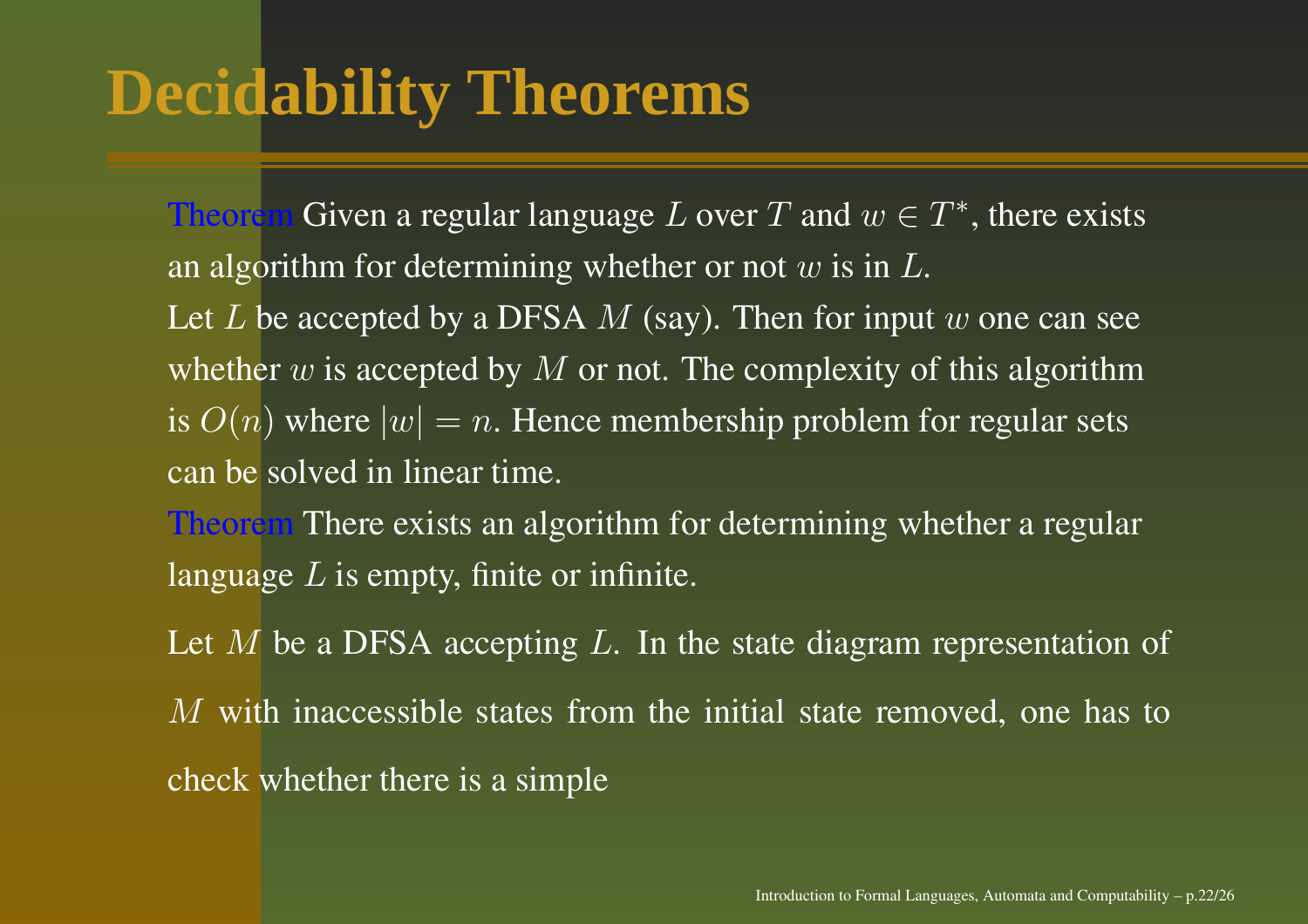directed path from the initial state of  $M$  to a final state. If so,  $L$  is not empty. Consider a DFSA  $M^\prime$ accepting L, where inaccessible states from the initial state are removed and also states from which <sup>a</sup> final state cannot be reached are removed. If in the graph of the state diagram of the DFSA, there are no cycles, then  $L$  is finite. Otherwise  $L$  is infinite. One can see that the automaton accepts sentences of length less than n, (where n is the number of states of the DFSA) if and only if  $L(M)$  is nonempty. One can prove this statement using pumping lemma.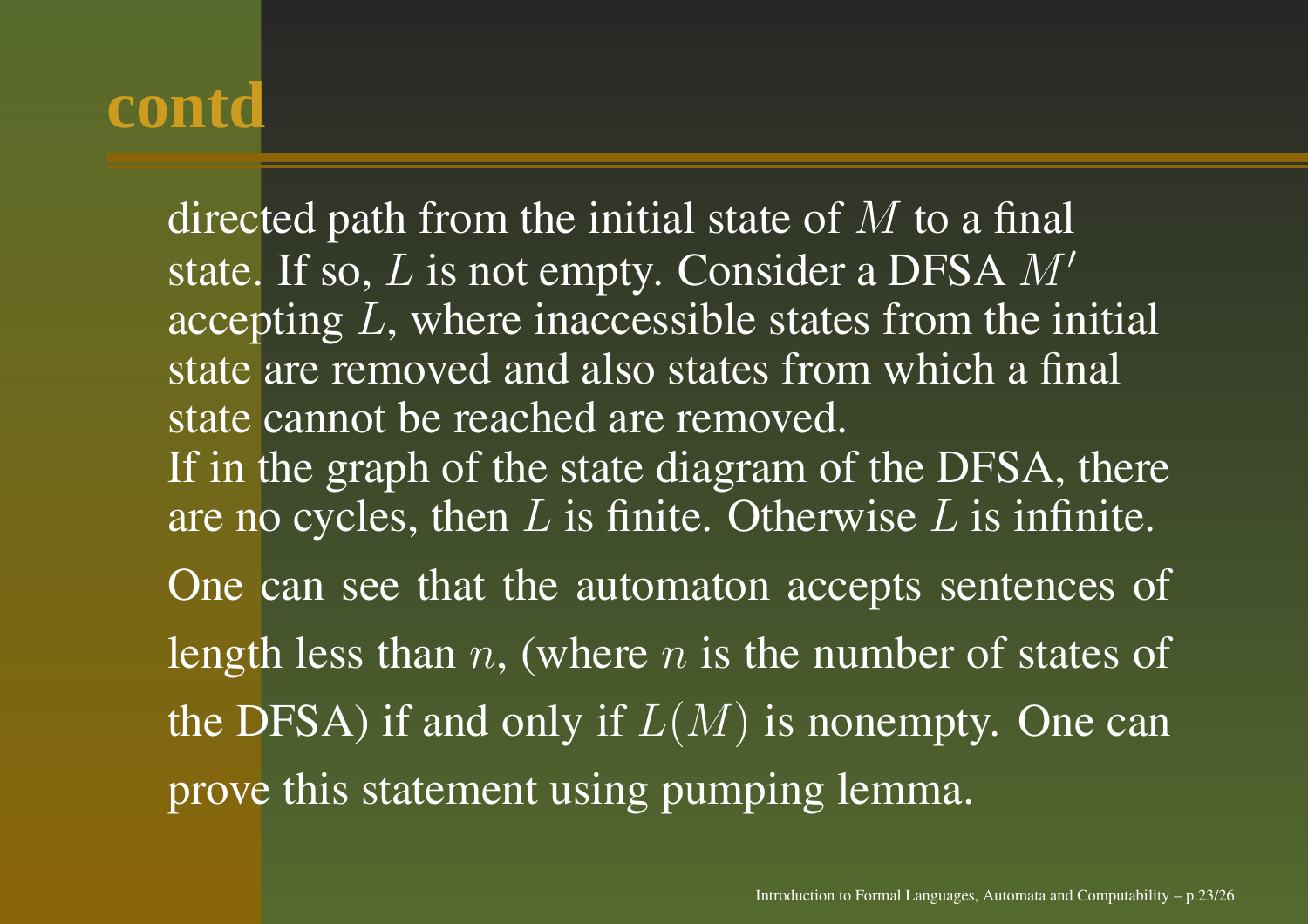That is  $|w| < n$  for if  $w$  were the shortest and  $|w| \ge n$  then  $w = xyz$ and  $xz$  is shorter than  $w$  that belong to  $L.$ 

Also  $L$  is infinite if and only if the automaton  $M$  accepts at least one word of length l where  $n \leq l < 2n$ . One can prove this by using pumping lemma. If  $w \in L(M)$ ,  $|w| \ge n$  and  $|w| \le 2n$ , directly from pumping lemma,  $L$  is infinite. Conversely if  $L$  is infinite, we show that there should be a word in L whose length is l where  $n \leq l < 2n$ . If there is no word whose length is  $l,$  where  $n \leq l < 2n,$  let  $w$  be the word whose length is at least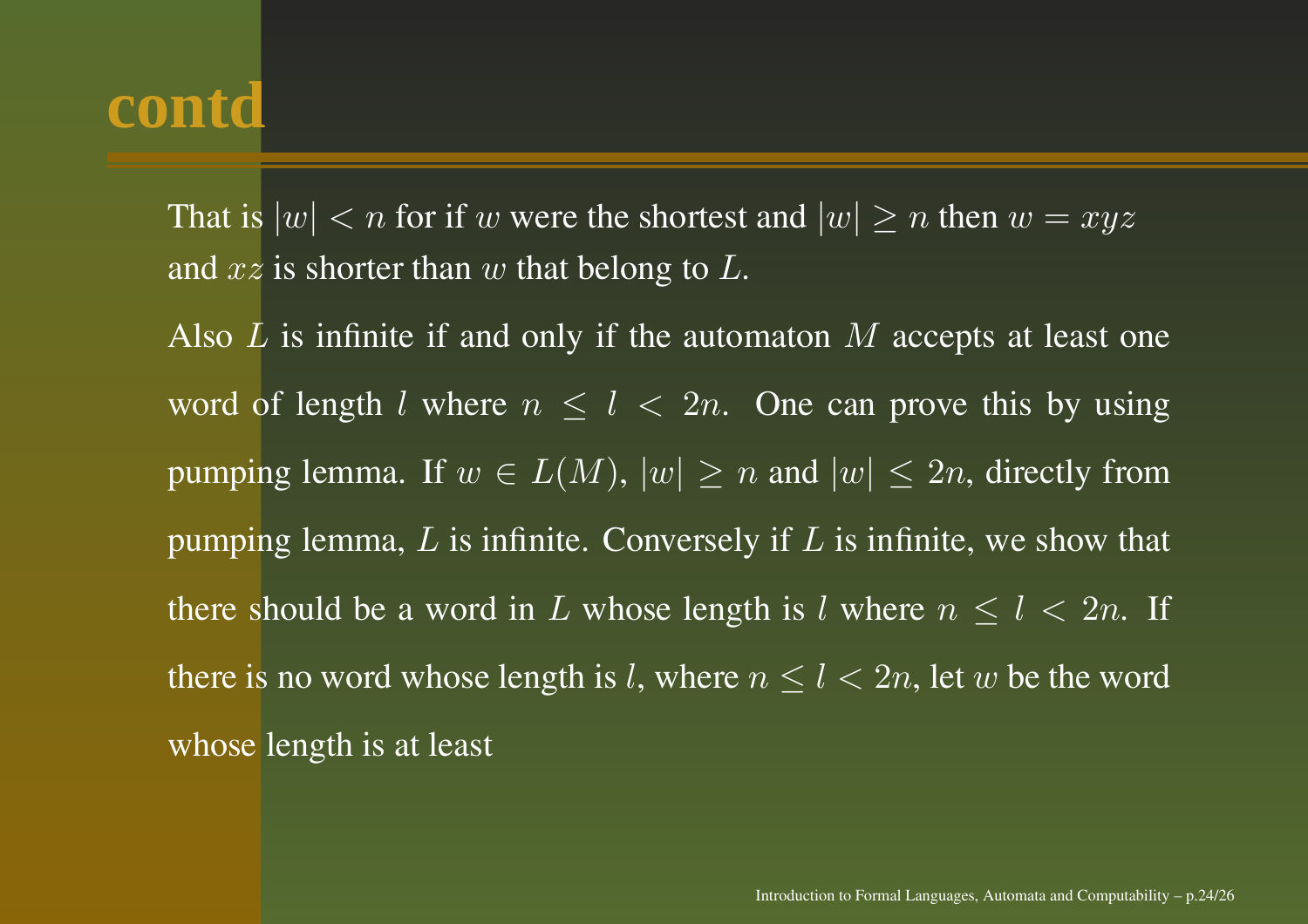2n, but as short as any word in  $L(M)$  whose length is greater than or equal to  $2n$ . Then by pumping lemma,  $w = w_1w_2w_3$  where  $1 \le |w_2| \le n$  and  $w_1w_3 \in L(M)$ . Hence either  $w$  was not shortest word of length  $2n$  or more or  $|w_1w_3|$  is between  $n$  and  $2n-1,$  which is a contradiction.

Theorem For any two regular languages  $L_1$  and  $L_2,$ there exists an algorithm to determine whether or not  $L_1=L_2.$ Consider  $L=(L_1 \cap \bar{L})$  $_2) \cup (\bar{L}$  $L_1 \cap L_2).$  Clearly  $L$  is

regular by closure properties of regular languages.